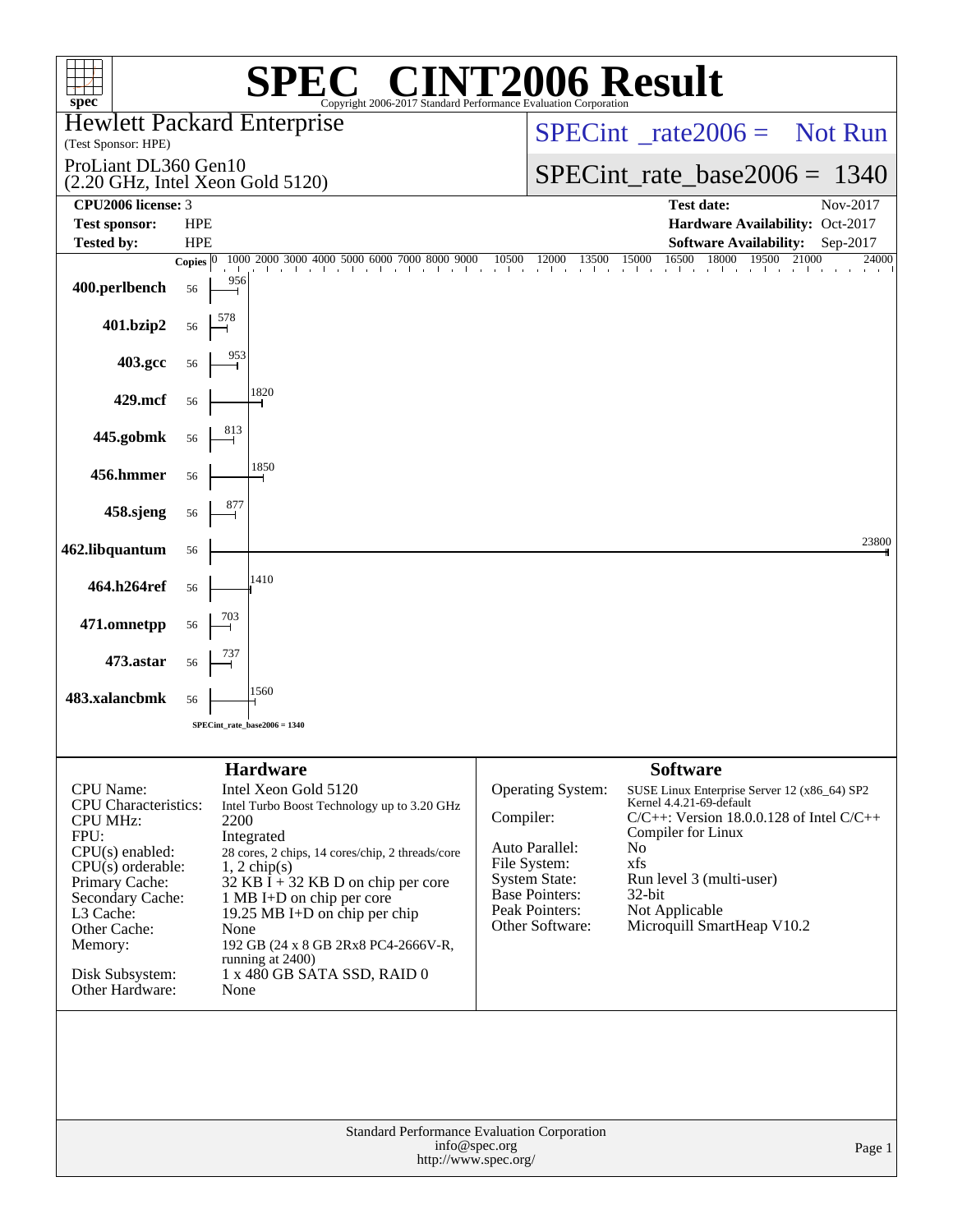

### Hewlett Packard Enterprise

(Test Sponsor: HPE)

ProLiant DL360 Gen10

(2.20 GHz, Intel Xeon Gold 5120)

 $SPECTnt_rate2006 = Not Run$ 

# [SPECint\\_rate\\_base2006 =](http://www.spec.org/auto/cpu2006/Docs/result-fields.html#SPECintratebase2006) 1340

**[CPU2006 license:](http://www.spec.org/auto/cpu2006/Docs/result-fields.html#CPU2006license)** 3 **[Test date:](http://www.spec.org/auto/cpu2006/Docs/result-fields.html#Testdate)** Nov-2017 **[Test sponsor:](http://www.spec.org/auto/cpu2006/Docs/result-fields.html#Testsponsor)** HPE **[Hardware Availability:](http://www.spec.org/auto/cpu2006/Docs/result-fields.html#HardwareAvailability)** Oct-2017 **[Tested by:](http://www.spec.org/auto/cpu2006/Docs/result-fields.html#Testedby)** HPE **[Software Availability:](http://www.spec.org/auto/cpu2006/Docs/result-fields.html#SoftwareAvailability)** Sep-2017

## **[Results Table](http://www.spec.org/auto/cpu2006/Docs/result-fields.html#ResultsTable)**

|                    | <b>Base</b>                                                                                              |                |       |                |             |                | <b>Peak</b> |               |                |              |                |              |                |              |
|--------------------|----------------------------------------------------------------------------------------------------------|----------------|-------|----------------|-------------|----------------|-------------|---------------|----------------|--------------|----------------|--------------|----------------|--------------|
| <b>Benchmark</b>   | <b>Copies</b>                                                                                            | <b>Seconds</b> | Ratio | <b>Seconds</b> | Ratio       | <b>Seconds</b> | Ratio       | <b>Copies</b> | <b>Seconds</b> | <b>Ratio</b> | <b>Seconds</b> | <b>Ratio</b> | <b>Seconds</b> | <b>Ratio</b> |
| 400.perlbench      | 56                                                                                                       | 572            | 956   | 573            | 956         | 567            | 965         |               |                |              |                |              |                |              |
| 401.bzip2          | 56                                                                                                       | 941            | 574   | 935            | 578         | 935            | 578         |               |                |              |                |              |                |              |
| $403.\mathrm{gcc}$ | 56                                                                                                       | 472            | 954   | 473            | 953         | 476            | 947         |               |                |              |                |              |                |              |
| $429$ .mcf         | 56                                                                                                       | 279            | 1830  | 282            | 1810        | 281            | 1820        |               |                |              |                |              |                |              |
| $445$ .gobm $k$    | 56                                                                                                       | 722            | 813   | 722            | 813         | 723            | 813         |               |                |              |                |              |                |              |
| 456.hmmer          | 56                                                                                                       | 280            | 1860  | 282            | <b>1850</b> | 283            | 1850l       |               |                |              |                |              |                |              |
| 458.sjeng          | 56                                                                                                       | 772            | 878   | 773            | 877         | 772            | 877         |               |                |              |                |              |                |              |
| 462.libquantum     | 56                                                                                                       | 48.7           | 23800 | 48.8           | 23800       | 48.7           | 23800       |               |                |              |                |              |                |              |
| 464.h264ref        | 56                                                                                                       | 874            | 1420  | 881            | 1410        | 877            | <b>1410</b> |               |                |              |                |              |                |              |
| 471.omnetpp        | 56                                                                                                       | 499            | 701   | 498            | 703         | 498            | 703         |               |                |              |                |              |                |              |
| $473$ . astar      | 56                                                                                                       | 534            | 737   | 536            | 734         | 533            | <b>738</b>  |               |                |              |                |              |                |              |
| 483.xalancbmk      | 56                                                                                                       | 248            | 1560  | 248            | 1560        | 247            | 1560        |               |                |              |                |              |                |              |
|                    | Results appear in the order in which they were run. Bold underlined text indicates a median measurement. |                |       |                |             |                |             |               |                |              |                |              |                |              |

### **[Submit Notes](http://www.spec.org/auto/cpu2006/Docs/result-fields.html#SubmitNotes)**

 The numactl mechanism was used to bind copies to processors. The config file option 'submit' was used to generate numactl commands to bind each copy to a specific processor. For details, please see the config file.

## **[Operating System Notes](http://www.spec.org/auto/cpu2006/Docs/result-fields.html#OperatingSystemNotes)**

 Stack size set to unlimited using "ulimit -s unlimited" Transparent Huge Pages enabled by default Filesystem page cache cleared with: shell invocation of 'sync; echo 3 > /proc/sys/vm/drop\_caches' prior to run runspec command invoked through numactl i.e.: numactl --interleave=all runspec <etc> irqbalance disabled with "service irqbalance stop" tuned profile set wtih "tuned-adm profile throughput-performance" VM Dirty ratio was set to 40 using "echo 40 > /proc/sys/vm/dirty\_ratio" Numa balancing was disabled using "echo 0 > /proc/sys/kernel/numa\_balancing"

## **[Platform Notes](http://www.spec.org/auto/cpu2006/Docs/result-fields.html#PlatformNotes)**

BIOS Configuration: Thermal Configuration set to Maximum Cooling LLC Prefetch set to Enabled LLC Dead Line Allocation set to Disabled Memory Patrol Scrubbing set to Disabled Workload Profile set to General Throughput Compute Minimum Processor Idle Power Core C-State set to C1E Sysinfo program /cpu2006/config/sysinfo.rev6993 Continued on next page

> Standard Performance Evaluation Corporation [info@spec.org](mailto:info@spec.org) <http://www.spec.org/>

Page 2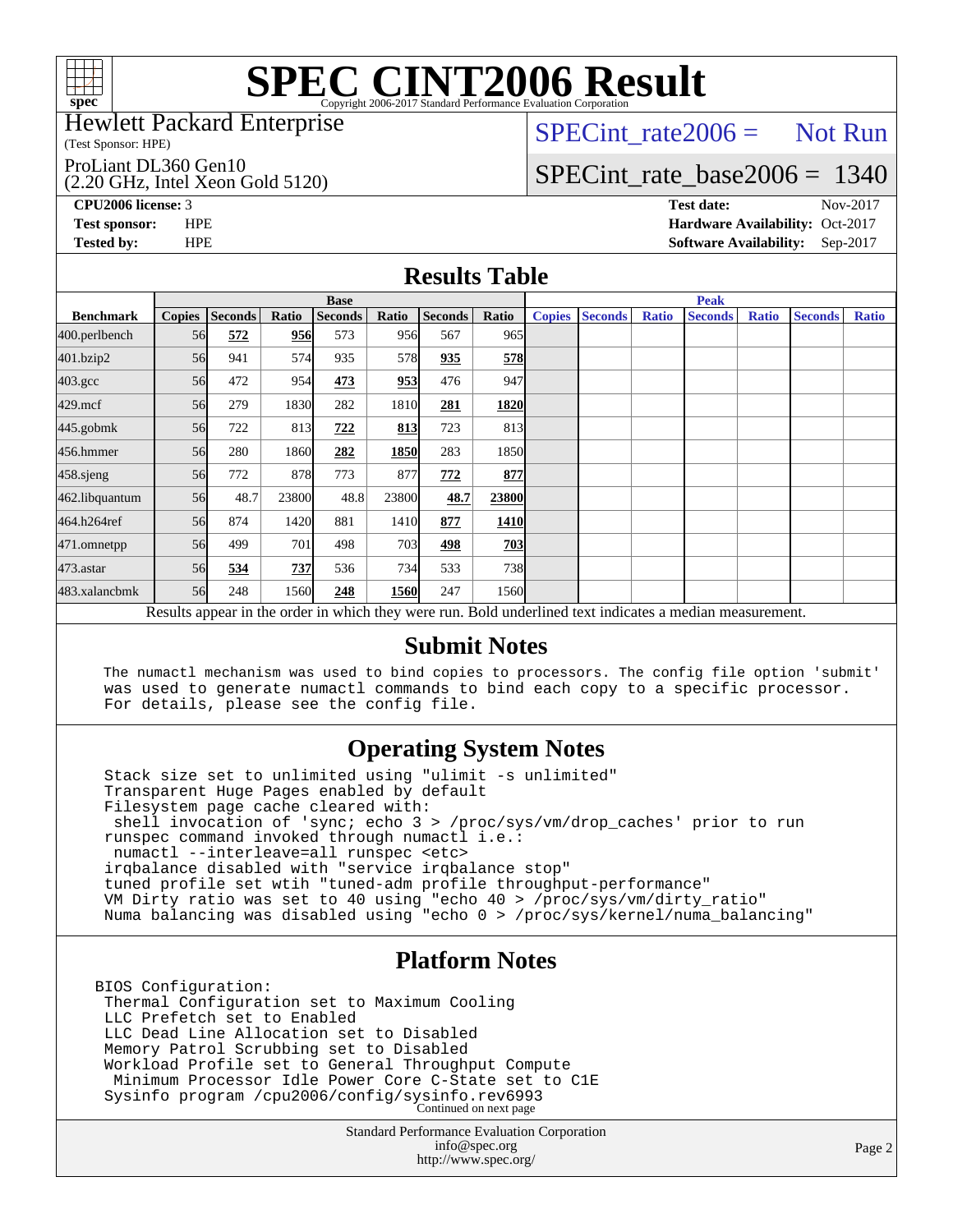

Hewlett Packard Enterprise

[SPECint\\_rate2006 =](http://www.spec.org/auto/cpu2006/Docs/result-fields.html#SPECintrate2006) Not Run

(Test Sponsor: HPE) ProLiant DL360 Gen10

(2.20 GHz, Intel Xeon Gold 5120)

[SPECint\\_rate\\_base2006 =](http://www.spec.org/auto/cpu2006/Docs/result-fields.html#SPECintratebase2006) 1340

**[CPU2006 license:](http://www.spec.org/auto/cpu2006/Docs/result-fields.html#CPU2006license)** 3 **[Test date:](http://www.spec.org/auto/cpu2006/Docs/result-fields.html#Testdate)** Nov-2017 **[Test sponsor:](http://www.spec.org/auto/cpu2006/Docs/result-fields.html#Testsponsor)** HPE **[Hardware Availability:](http://www.spec.org/auto/cpu2006/Docs/result-fields.html#HardwareAvailability)** Oct-2017 **[Tested by:](http://www.spec.org/auto/cpu2006/Docs/result-fields.html#Testedby)** HPE **[Software Availability:](http://www.spec.org/auto/cpu2006/Docs/result-fields.html#SoftwareAvailability)** Sep-2017

### **[Platform Notes \(Continued\)](http://www.spec.org/auto/cpu2006/Docs/result-fields.html#PlatformNotes)**

| <b>Standard Performance Evaluation Corporation</b><br>info@spec.org<br>http://www.spec.org/                                                                                                                                                                                                                                                                                                                                                                               | Page 3 |
|---------------------------------------------------------------------------------------------------------------------------------------------------------------------------------------------------------------------------------------------------------------------------------------------------------------------------------------------------------------------------------------------------------------------------------------------------------------------------|--------|
| SPEC is set to: /cpu2006<br>Size Used Avail Use% Mounted on<br>Filesystem<br>Type<br>/dev/sdb3<br>xfs<br>407G<br>144G<br>263G 36% / home<br>Additional information from dmidecode:<br>Continued on next page                                                                                                                                                                                                                                                              |        |
| run-level 3 Nov 15 11:48                                                                                                                                                                                                                                                                                                                                                                                                                                                  |        |
| uname $-a$ :<br>Linux linux-0s5n 4.4.21-69-default #1 SMP Tue Oct 25 10:58:20 UTC 2016<br>$(9464f67)$ x86_64 x86_64 x86_64 GNU/Linux                                                                                                                                                                                                                                                                                                                                      |        |
| # Please check /etc/os-release for details about this release.<br>os-release:<br>NAME="SLES"<br>VERSION="12-SP2"<br>VERSION_ID="12.2"<br>PRETTY_NAME="SUSE Linux Enterprise Server 12 SP2"<br>ID="sles"<br>$ANSI$ _COLOR=" $0:32$ "<br>$CPE\_NAME = "cpe://o:suse: sles:12:sp2"$                                                                                                                                                                                          |        |
| From /etc/*release* /etc/*version*<br>SuSE-release:<br>SUSE Linux Enterprise Server 12 (x86_64)<br>$VERSION = 12$<br>PATCHLEVEL = 2<br># This file is deprecated and will be removed in a future service pack or<br>release.                                                                                                                                                                                                                                              |        |
| From /proc/meminfo<br>MemTotal:<br>197551516 kB<br>HugePages_Total:<br>0<br>Hugepagesize: 2048 kB                                                                                                                                                                                                                                                                                                                                                                         |        |
| From /proc/cpuinfo<br>model name : Intel(R) Xeon(R) Gold 5120 CPU @ 2.20GHz<br>2 "physical id"s (chips)<br>56 "processors"<br>cores, siblings (Caution: counting these is hw and system dependent.<br>The<br>following excerpts from /proc/cpuinfo might not be reliable. Use with<br>caution.)<br>cpu cores $: 14$<br>siblings : 28<br>physical 0: cores 0 1 2 3 4 5 6 8 9 10 11 12 13 14<br>physical 1: cores 0 1 2 3 4 5 6 8 9 10 11 12 13 14<br>cache size : 19712 KB |        |
| This section contains SUT (System Under Test) info as seen by<br>some common utilities. To remove or add to this section, see:<br>http://www.spec.org/cpu2006/Docs/config.html#sysinfo                                                                                                                                                                                                                                                                                    |        |
| Revision 6993 of 2015-11-06 (b5e8d4b4eb51ed28d7f98696cbe290c1)<br>running on linux-0s5n Wed Nov 15 11:49:59 2017                                                                                                                                                                                                                                                                                                                                                          |        |
|                                                                                                                                                                                                                                                                                                                                                                                                                                                                           |        |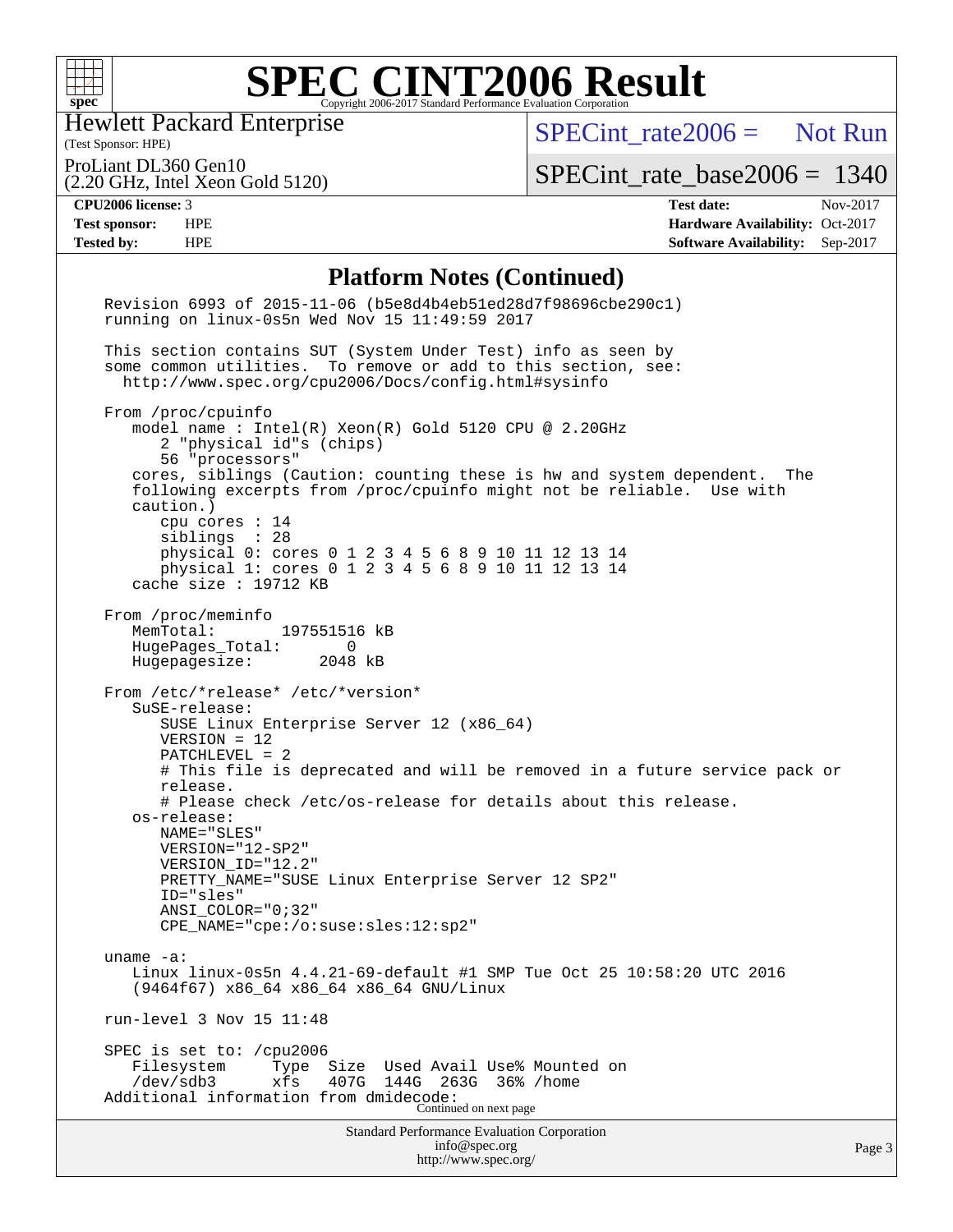

Hewlett Packard Enterprise

 $SPECint rate2006 =$  Not Run

(Test Sponsor: HPE) ProLiant DL360 Gen10

(2.20 GHz, Intel Xeon Gold 5120)

[SPECint\\_rate\\_base2006 =](http://www.spec.org/auto/cpu2006/Docs/result-fields.html#SPECintratebase2006) 1340

**[CPU2006 license:](http://www.spec.org/auto/cpu2006/Docs/result-fields.html#CPU2006license)** 3 **[Test date:](http://www.spec.org/auto/cpu2006/Docs/result-fields.html#Testdate)** Nov-2017 **[Test sponsor:](http://www.spec.org/auto/cpu2006/Docs/result-fields.html#Testsponsor)** HPE **[Hardware Availability:](http://www.spec.org/auto/cpu2006/Docs/result-fields.html#HardwareAvailability)** Oct-2017 **[Tested by:](http://www.spec.org/auto/cpu2006/Docs/result-fields.html#Testedby)** HPE **[Software Availability:](http://www.spec.org/auto/cpu2006/Docs/result-fields.html#SoftwareAvailability)** Sep-2017

### **[Platform Notes \(Continued\)](http://www.spec.org/auto/cpu2006/Docs/result-fields.html#PlatformNotes)**

 Warning: Use caution when you interpret this section. The 'dmidecode' program reads system data which is "intended to allow hardware to be accurately determined", but the intent may not be met, as there are frequent changes to hardware, firmware, and the "DMTF SMBIOS" standard.

 BIOS HPE U32 09/29/2017 Memory: 24x UNKNOWN NOT AVAILABLE 8 GB 2 rank 2666 MHz, configured at 2400 MHz

(End of data from sysinfo program)

## **[General Notes](http://www.spec.org/auto/cpu2006/Docs/result-fields.html#GeneralNotes)**

Environment variables set by runspec before the start of the run: LD\_LIBRARY\_PATH = "/cpu2006/libs/32:/cpu2006/libs/64:/cpu2006/sh10.2"

 Binaries compiled on a system with 1x Intel Core i7-4790 CPU + 32GB RAM memory using Redhat Enterprise Linux 7.2

# **[Base Compiler Invocation](http://www.spec.org/auto/cpu2006/Docs/result-fields.html#BaseCompilerInvocation)**

[C benchmarks](http://www.spec.org/auto/cpu2006/Docs/result-fields.html#Cbenchmarks):

[icc -m32 -L/opt/intel/compilers\\_and\\_libraries\\_2018.0.082/linux/lib/ia32](http://www.spec.org/cpu2006/results/res2017q4/cpu2006-20171128-50886.flags.html#user_CCbase_intel_icc_355c401af4d5dc87e09103a6bbcae1c6)

[C++ benchmarks:](http://www.spec.org/auto/cpu2006/Docs/result-fields.html#CXXbenchmarks) [icpc -m32 -L/opt/intel/compilers\\_and\\_libraries\\_2018.0.082/linux/lib/ia32](http://www.spec.org/cpu2006/results/res2017q4/cpu2006-20171128-50886.flags.html#user_CXXbase_intel_icpc_b34a6f497613b30bc6bf10051974f22f)

## **[Base Portability Flags](http://www.spec.org/auto/cpu2006/Docs/result-fields.html#BasePortabilityFlags)**

 400.perlbench: [-D\\_FILE\\_OFFSET\\_BITS=64](http://www.spec.org/cpu2006/results/res2017q4/cpu2006-20171128-50886.flags.html#user_basePORTABILITY400_perlbench_file_offset_bits_64_438cf9856305ebd76870a2c6dc2689ab) [-DSPEC\\_CPU\\_LINUX\\_IA32](http://www.spec.org/cpu2006/results/res2017q4/cpu2006-20171128-50886.flags.html#b400.perlbench_baseCPORTABILITY_DSPEC_CPU_LINUX_IA32)  $401.bzip2$ : [-D\\_FILE\\_OFFSET\\_BITS=64](http://www.spec.org/cpu2006/results/res2017q4/cpu2006-20171128-50886.flags.html#user_basePORTABILITY401_bzip2_file_offset_bits_64_438cf9856305ebd76870a2c6dc2689ab) 403.gcc: [-D\\_FILE\\_OFFSET\\_BITS=64](http://www.spec.org/cpu2006/results/res2017q4/cpu2006-20171128-50886.flags.html#user_basePORTABILITY403_gcc_file_offset_bits_64_438cf9856305ebd76870a2c6dc2689ab) 429.mcf: [-D\\_FILE\\_OFFSET\\_BITS=64](http://www.spec.org/cpu2006/results/res2017q4/cpu2006-20171128-50886.flags.html#user_basePORTABILITY429_mcf_file_offset_bits_64_438cf9856305ebd76870a2c6dc2689ab) 445.gobmk: [-D\\_FILE\\_OFFSET\\_BITS=64](http://www.spec.org/cpu2006/results/res2017q4/cpu2006-20171128-50886.flags.html#user_basePORTABILITY445_gobmk_file_offset_bits_64_438cf9856305ebd76870a2c6dc2689ab) 456.hmmer: [-D\\_FILE\\_OFFSET\\_BITS=64](http://www.spec.org/cpu2006/results/res2017q4/cpu2006-20171128-50886.flags.html#user_basePORTABILITY456_hmmer_file_offset_bits_64_438cf9856305ebd76870a2c6dc2689ab) 458.sjeng: [-D\\_FILE\\_OFFSET\\_BITS=64](http://www.spec.org/cpu2006/results/res2017q4/cpu2006-20171128-50886.flags.html#user_basePORTABILITY458_sjeng_file_offset_bits_64_438cf9856305ebd76870a2c6dc2689ab) 462.libquantum: [-D\\_FILE\\_OFFSET\\_BITS=64](http://www.spec.org/cpu2006/results/res2017q4/cpu2006-20171128-50886.flags.html#user_basePORTABILITY462_libquantum_file_offset_bits_64_438cf9856305ebd76870a2c6dc2689ab) [-DSPEC\\_CPU\\_LINUX](http://www.spec.org/cpu2006/results/res2017q4/cpu2006-20171128-50886.flags.html#b462.libquantum_baseCPORTABILITY_DSPEC_CPU_LINUX) 464.h264ref: [-D\\_FILE\\_OFFSET\\_BITS=64](http://www.spec.org/cpu2006/results/res2017q4/cpu2006-20171128-50886.flags.html#user_basePORTABILITY464_h264ref_file_offset_bits_64_438cf9856305ebd76870a2c6dc2689ab) 471.omnetpp: [-D\\_FILE\\_OFFSET\\_BITS=64](http://www.spec.org/cpu2006/results/res2017q4/cpu2006-20171128-50886.flags.html#user_basePORTABILITY471_omnetpp_file_offset_bits_64_438cf9856305ebd76870a2c6dc2689ab) 473.astar: [-D\\_FILE\\_OFFSET\\_BITS=64](http://www.spec.org/cpu2006/results/res2017q4/cpu2006-20171128-50886.flags.html#user_basePORTABILITY473_astar_file_offset_bits_64_438cf9856305ebd76870a2c6dc2689ab) 483.xalancbmk: [-D\\_FILE\\_OFFSET\\_BITS=64](http://www.spec.org/cpu2006/results/res2017q4/cpu2006-20171128-50886.flags.html#user_basePORTABILITY483_xalancbmk_file_offset_bits_64_438cf9856305ebd76870a2c6dc2689ab) [-DSPEC\\_CPU\\_LINUX](http://www.spec.org/cpu2006/results/res2017q4/cpu2006-20171128-50886.flags.html#b483.xalancbmk_baseCXXPORTABILITY_DSPEC_CPU_LINUX)

> Standard Performance Evaluation Corporation [info@spec.org](mailto:info@spec.org) <http://www.spec.org/>